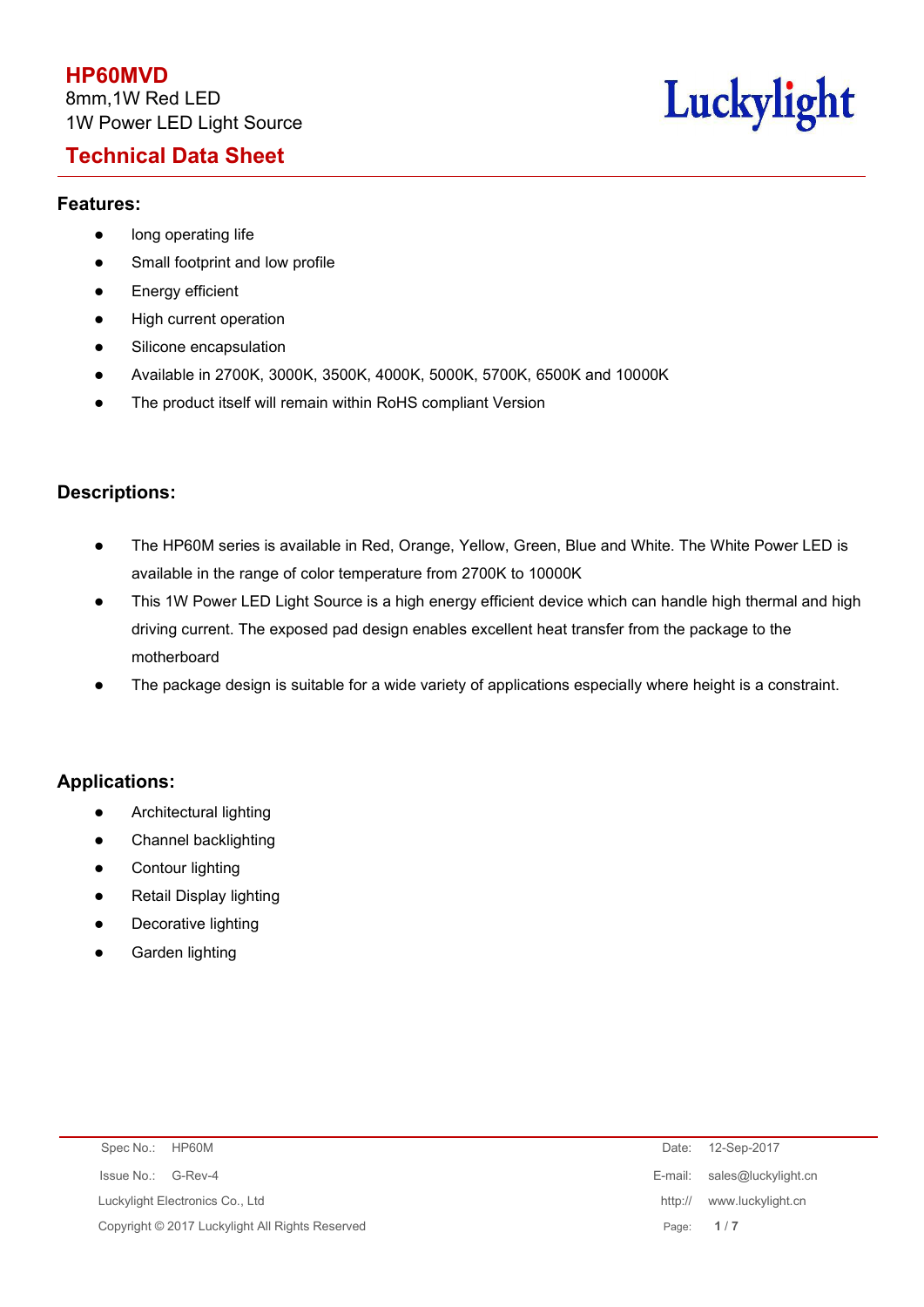### **HP60MVD**

8mm,1W Red LED 1W Power LED Light Source

# **Technical Data Sheet**





#### **Package Dimension:**



Notes:

- 1. All dimensions are in millimeters (inches).
- 2. Tolerance is ± 0.25 mm (.010") unless otherwise noted.

| Spec No.: HP60M                                 |           | Date: 12-Sep-2017           |
|-------------------------------------------------|-----------|-----------------------------|
| Issue No.: G-Rev-4                              |           | E-mail: sales@luckylight.cn |
| Luckylight Electronics Co., Ltd                 |           | http:// www.luckylight.cn   |
| Copyright © 2017 Luckylight All Rights Reserved | Page: 2/7 |                             |
|                                                 |           |                             |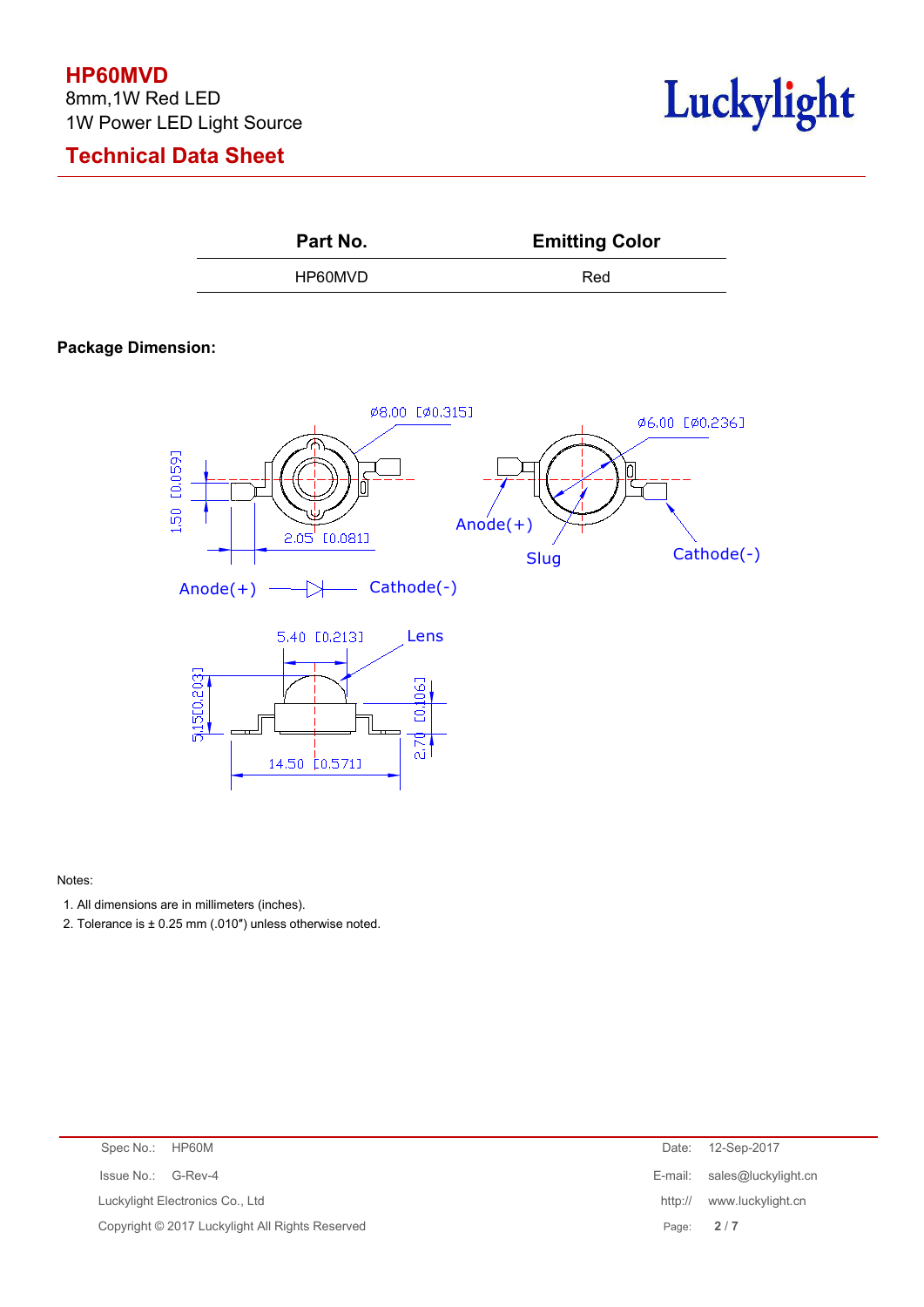# **Technical Data Sheet**



### **Absolute Maximum Ratings at Ta=25**℃

| <b>Parameters</b>                   | Symbol | <b>Max</b>                           | <b>Unit</b> |
|-------------------------------------|--------|--------------------------------------|-------------|
| Power Dissipation                   | Pd     | 1050                                 | mW          |
| Peak Forward Current <sup>(a)</sup> | IFP    | 500                                  | mA          |
| DC Forward Current <sup>(b)</sup>   | IF     | 350                                  | mA          |
| Reverse Voltage                     | VR     | 5                                    |             |
| <b>LED Junction Temperature</b>     |        | 125                                  |             |
| <b>Operating Temperature Range</b>  | Topr   | -40℃ to +85℃                         |             |
| Storage Temperature Range           | Tstg   | -40 $^{\circ}$ C to +80 $^{\circ}$ C |             |

Notes:

a. Derate linearly as shown in derating curve.

b. Duty Factor = 10%, Frequency = 1 kHz

### **Electrical Optical Characteristics at Ta=25**℃

| <b>Parameters</b>                 | <b>Symbol</b> | Min.  | Typ. | Max.                | <b>Unit</b> | <b>Test Condition</b> |
|-----------------------------------|---------------|-------|------|---------------------|-------------|-----------------------|
| Luminous Flux (a)                 | Φv            | 35    | 45   | $---$               | Im          | $IF = 350mA$          |
| Viewing Angle (b)                 | 201/2         | $---$ | 135  | $---$               | Deg         | $IF = 350mA$          |
| Peak Emission Wavelength          | λp            | $---$ | 632  | $\qquad \qquad - -$ | nm          | $IF = 350mA$          |
| ominant Wavelength <sup>(C)</sup> | λd            | $---$ | 624  | $---$               | nm          | $IF = 350mA$          |
| Spectrum Radiation Bandwidth      | Δλ            | $---$ | 20   | $---$               | nm          | $IF = 350mA$          |
| Forward Voltage                   | VF            | 1.80  | 2.20 | 2.60                | ٧           | $IF = 350mA$          |
| <b>Reverse Current</b>            | ΙR            | ---   | ---  | 50                  | μA          | $V_R = 5V$            |

Notes:

a. ALuminous intensity is measured with a light sensor and filter combination that approximates the CIE eye-response curve.

b. 2θ1/2 is the o -axis angle where the luminous intensity is 1⁄2 the peak intensity

c. The dominant wavelength (λd) is derived from the CIE chromaticity diagram and represents the single wavelength which defines the color of the device.

| Spec No.: HP60M |                                                 |         | Date: 12-Sep-2017           |
|-----------------|-------------------------------------------------|---------|-----------------------------|
|                 | Issue No.: G-Rev-4                              |         | E-mail: sales@luckylight.cn |
|                 | Luckylight Electronics Co., Ltd                 | http:// | www.luckylight.cn           |
|                 | Copyright © 2017 Luckylight All Rights Reserved |         | Page: $3/7$                 |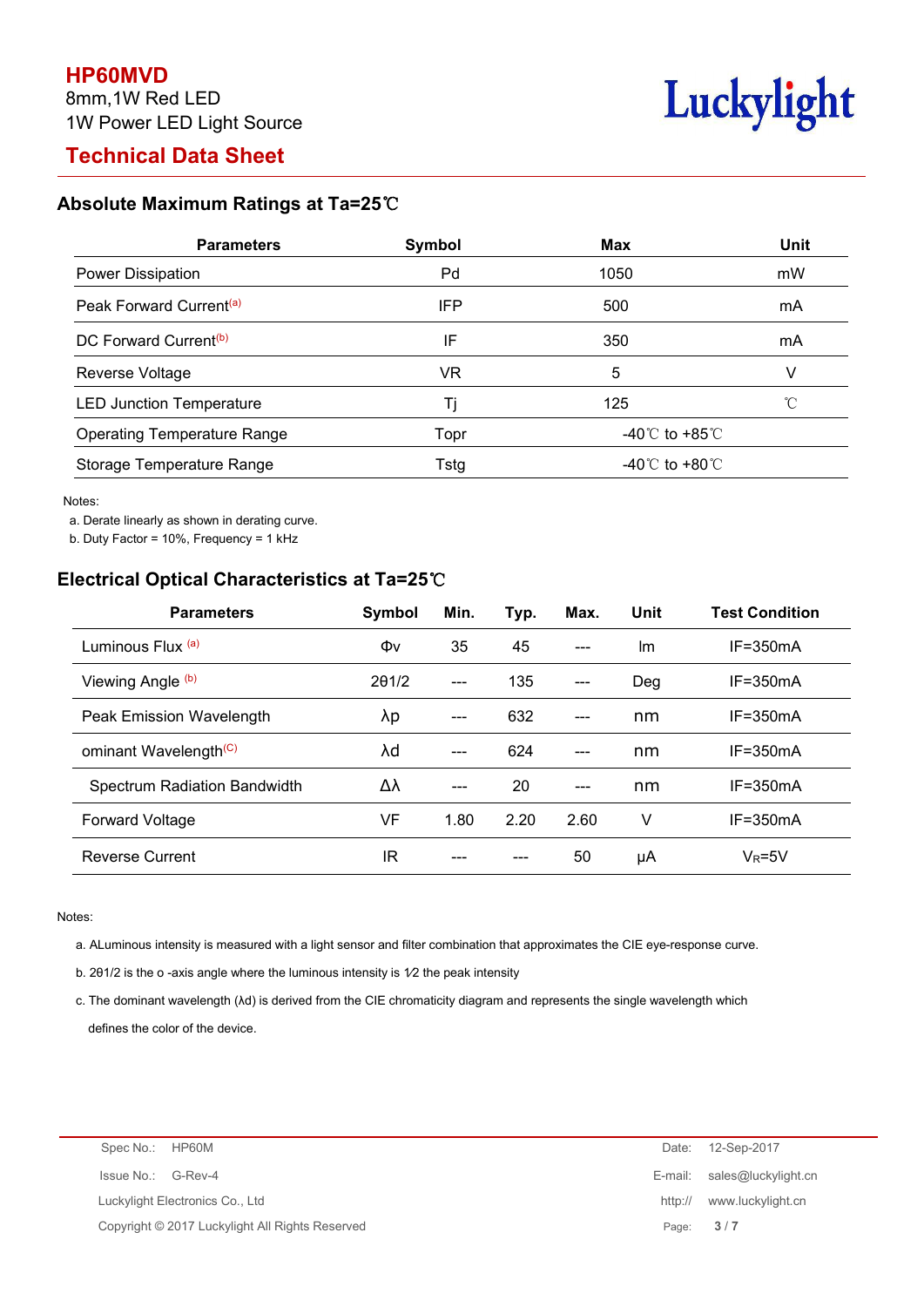## **HP60MVD**

8mm,1W Red LED 1W Power LED Light Source

# Luckylight

# **Technical Data Sheet**

# **Typical Electrical / Optical Characteristics Curves (25**℃ **Ambient Temperature Unless Otherwise Noted)**



Luckylight Electronics Co., Ltd **http:// www.luckylight.cn** http:// www.luckylight.cn

Copyright © 2017 Luckylight All Rights Reserved Page: **4** / **7**

- Spec No.: HP60M Date: 12-Sep-2017
- Issue No.: G-Rev-4 E-mail: sales@luckylight.cn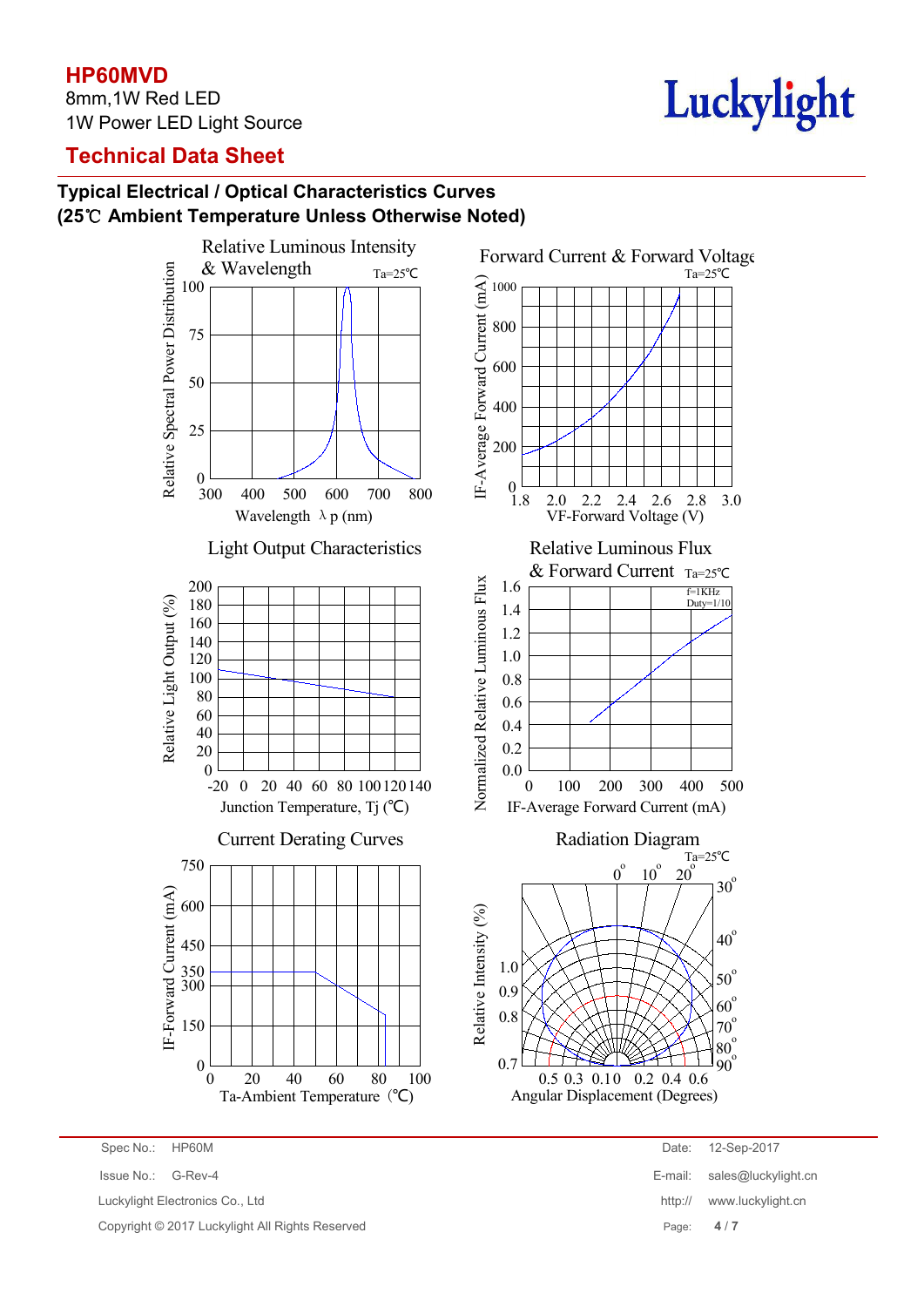# **HP60MVD**

8mm,1W Red LED 1W Power LED Light Source

# **Technical Data Sheet**

# Luckylight

## **Packing Standard:**

Normal packing weight: 0.041kg/each tube ,0.877kg/1K



| Spec No.: HP60M                                 | Date:   | 12-Sep-2017                 |
|-------------------------------------------------|---------|-----------------------------|
| Issue No.: G-Rev-4                              |         | E-mail: sales@luckylight.cn |
| Luckylight Electronics Co., Ltd                 | http:// | www.luckylight.cn           |
| Copyright © 2017 Luckylight All Rights Reserved | Page:   | 5/7                         |
|                                                 |         |                             |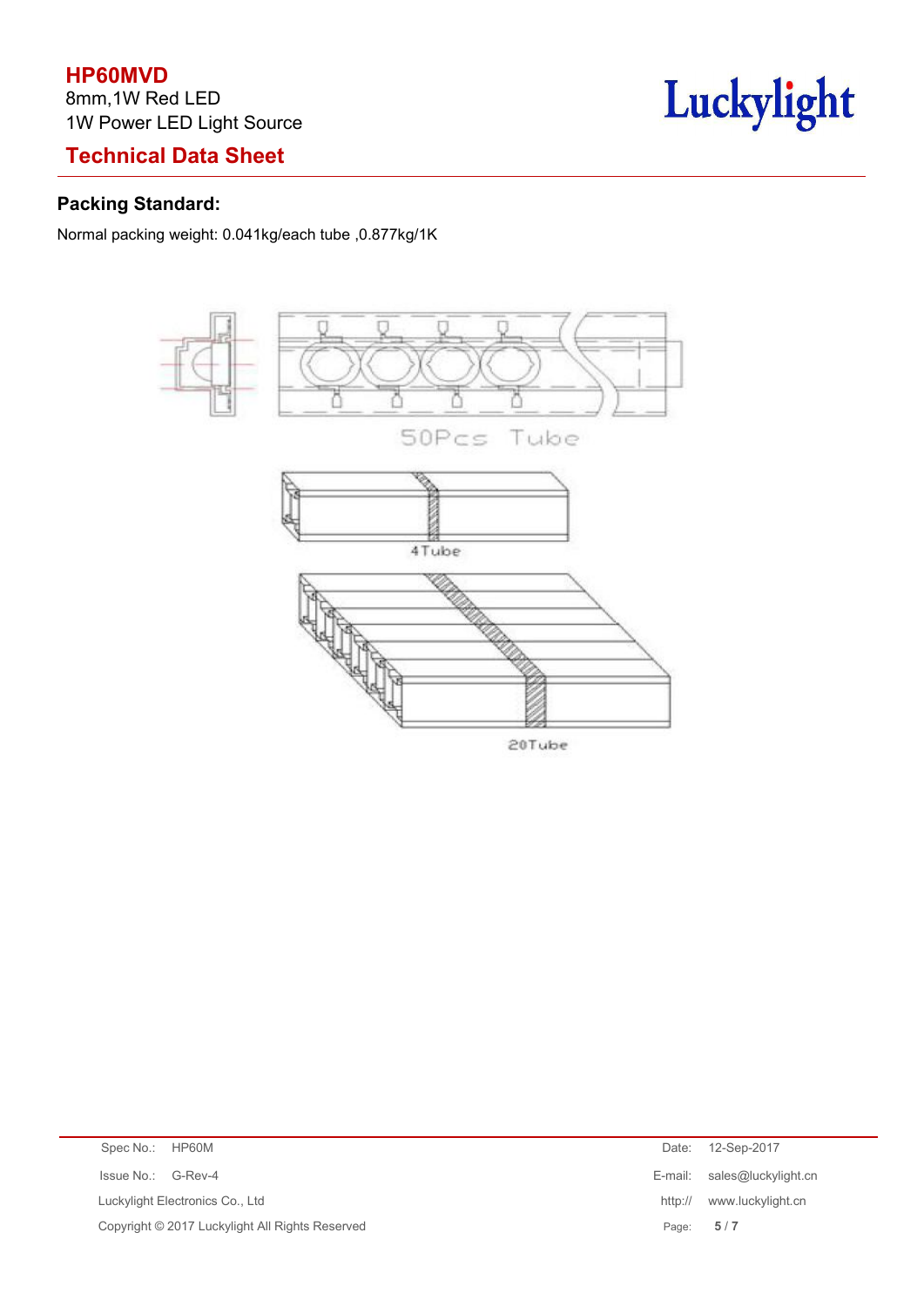**HP60MVD** 8mm,1W Red LED 1W Power LED Light Source

## **Technical Data Sheet**

# Luckylight

#### **CAUTIONS**

#### **1.Storage:**

To avoid moisture, we recommend storage conditions for the unopened LED +5  $\sim$  +30 °C, relative hu-midity <60%. LED should be used within 24 Hrs. of opening the package. Please make sure to dehumid-ify and vacuum pack the remaining/ unused LED. Dehumidifying condition:  $+60\degree C \pm 5\degree C$ , 12 Hrs. Effective age for the sealed led is one year. **2.The assembly notes:**

# Soldering Conditions: Reflow soldering is recommended for this LED, the maximum temperature of reflow should not exceed 210°C (when using at 700mA, please adopt the soldering operation mode with copper pad at the bottom. Please consider the life time risk if use the thermal conductive resin with Copper pad at the bottom ). If hand soldering, set soldering iron temperature at 350°C and soldering time not More than 3 seconds, after the first soldering, make sure the substrate surface temperature returns to ambient temperature be-fore a second soldering. Do not bend the LED PCB after soldering. Use recommended cleaning agent for PCB cleaning (Should not be use directly in the fluid) Please make sure when soldering, there is no external force on the soldering surface (such as pressure, friction or

sharp metal nails, etc.), to avoid gold wire deformation or damage and other abnormalities.

If beyond recommended conditions, we cannot guarantee the LED stability, please do the risk assess-ment first.

#### **3.Anti-Static Measures:**

Please take adequate measures to prevent electrostatic generation, such as wearing electrostatic ring oranti-static fingerstall etc; any relative products like plant equipment, machinery, carrier and transporta-tion units shall be connected to discharging unit/ ground. After assembly, please make sure to discharge Static Electricity with proper ESD equipment.

#### **4.Temperature Control:**

Recommended temperature conditions for enhanced product life: The temperature of copper pad is<75°C . Dur-ing assembly, please ensure that a good quality thermal paste is applied and distributed evenly over the surface. While using thermal pad (Heat Sink), make sure LED is firmly tightened and there isno gap between surfaces. This product Heating conditions, tested at 500V with medium surface contact.

#### **5.drive control:**

Drive this product at constant current. Output current range specifications should be according to the operational and other conditions, as mentioned in data sheet. Before using a constant voltage source or altered specifications, other than recommended, please consider risk factors.

#### **6.Other:**

Product is not suitable to use in following conditions;

—-Direct or indirect wet / damp conditions, such as rain, etc;

Luckylight Electronics Co., Ltd **http:// www.luckylight.cn** Copyright © 2017 Luckylight All Rights Reserved Page: **6** / **7**

Spec No.: HP60M Date: 12-Sep-2017 Issue No.: G-Rev-4 E-mail: sales@luckylight.cn